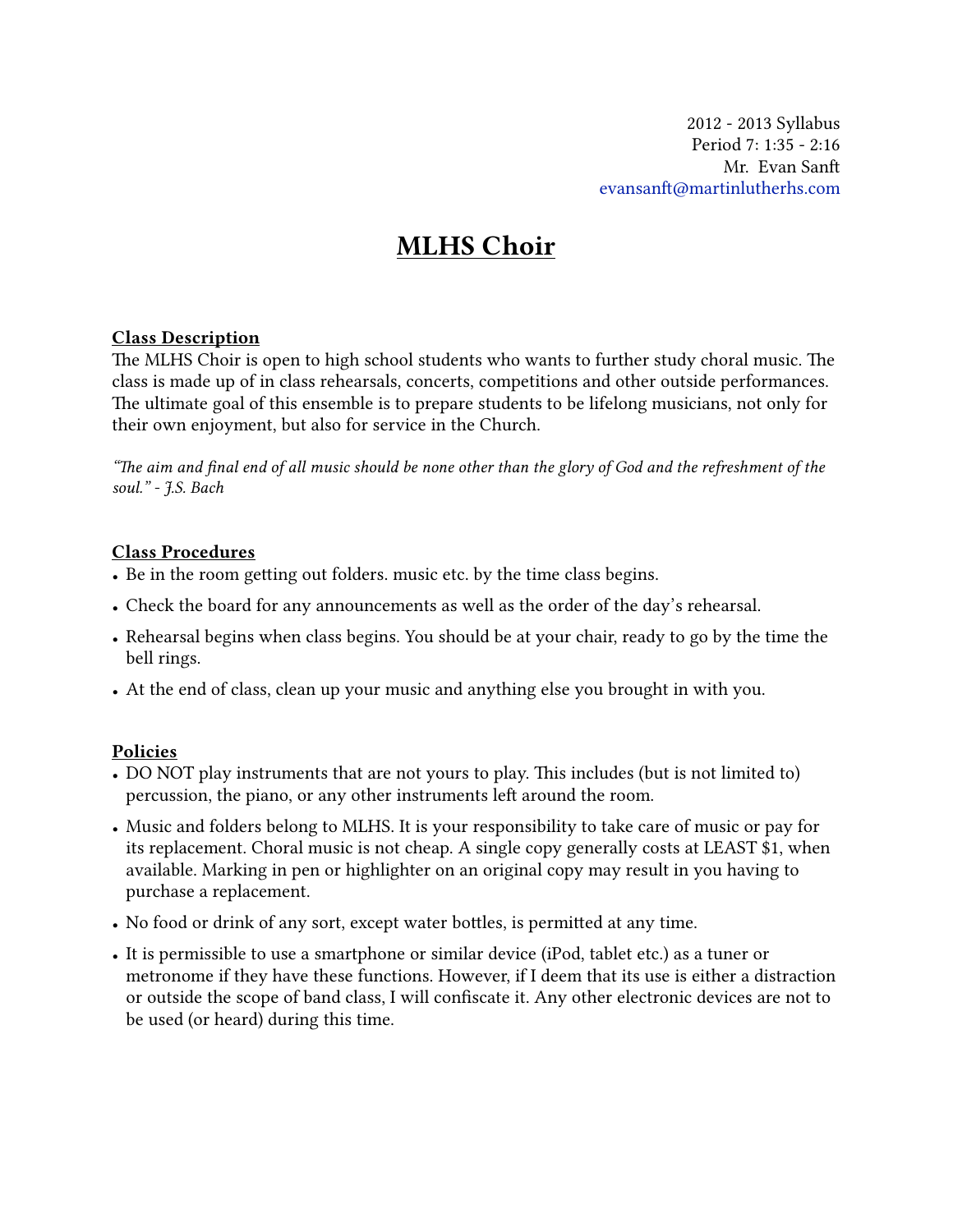#### **Consequences**

 1st offense: Verbal Warning 2nd offense: Deduction in Behavior grade Further offenses will result in additional deductions as well as referral to school disciplinary procedures.

### Required Materials

Instrument, Band Folder, Music, PENCIL

#### Grading Scale and Weights

Behavior / Attitude / Materials / in class Sectional work – 30% Performance/Participation – 50% Excused Absences = Parent/Guardian note/email 4 weeks in advance = Phone call of emergency sickness/family issue (Mr. S - Cell: 507.407.0210)

Project  $-20%$ 

# Extra Credit Opportunities:

Points can be earned for:

- \* Concert/musical attendance outside of school event (turn in program).
- \* Participation in church vocal ensemble (choir, solos, etc. Turn in bulletin)
- \* Private vocal lessons.
- \* Participation in Solo/Small Ensemble contest.

#### Performance Schedule

Saturday, Dec. 15 - Christmas Concert @ Fairmont Opera House Thursday, Mar. 14 - Solo & Small Ensemble Contest @ MSU Tuesday, Mar 26 - Sacred Concert Saturday, May 18 - Pops Concert

Other performances such as Church Services, Chapel performances and other functions may be added as the year goes. Notice will be given well in advance of any added performances. Penalties for absences of added performances will be given consideration based on how far in advance notice is given.